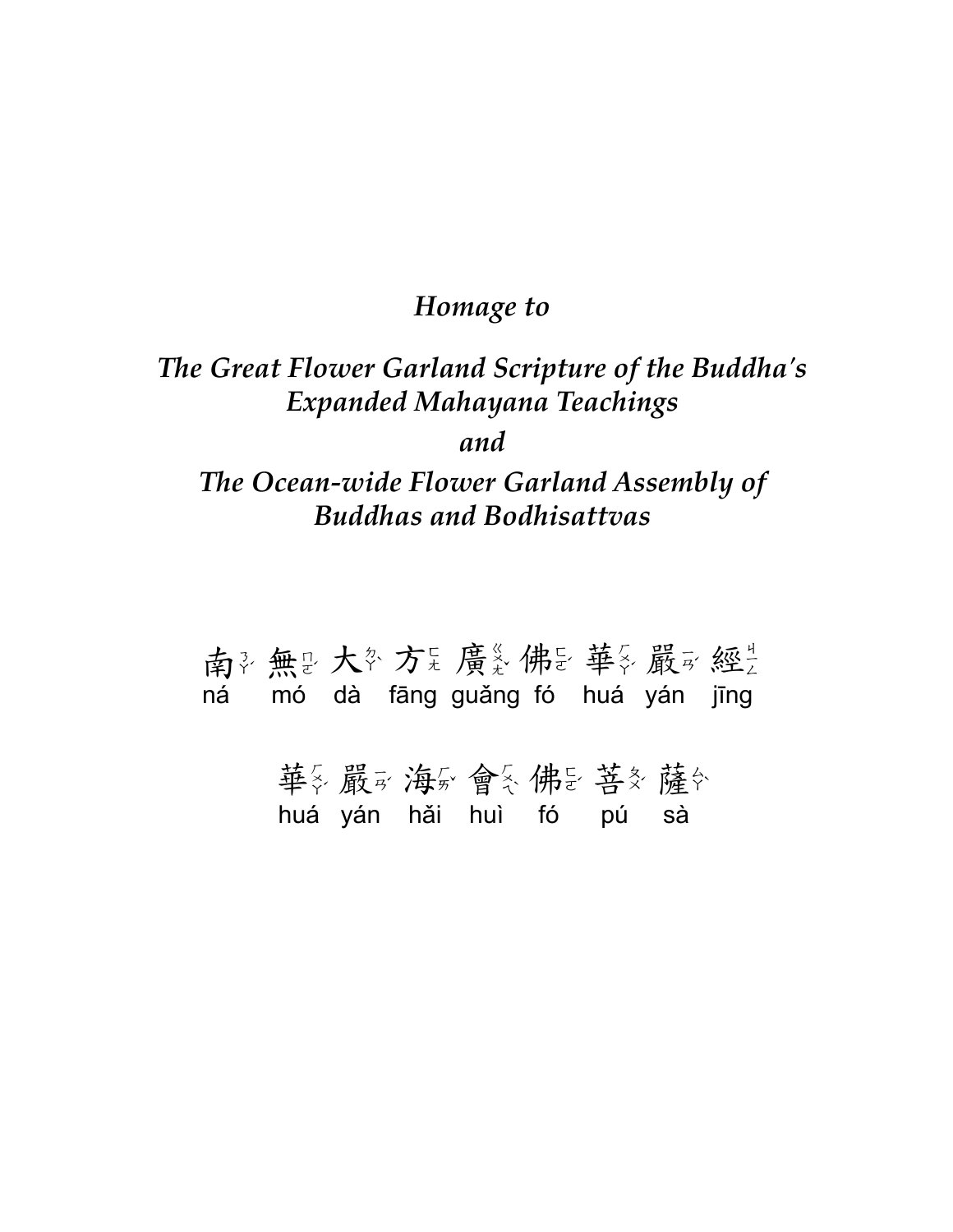Dà Fāng Guǎng Fó Huá Yán Jīng 大多方是廣美佛是華多嚴多經之 昇乙夜天摩宮宮学品会第二十九天

shēng yè mó tiān gōng pǐn dì shí jiǔ

 ěr shí shì zūn bù lí yí qiè pú tí shù xià jí xū mí shān dǐng ér xiàng yú bǐ yè mó tiān gōng bǎo zhuāng yán diàn shí yè mó tiān wáng yáo jiàn fó lái jí yǐ shén lì yú qí diàn nèi huà zuò bǎo lián huā zàng shī zǐ zhī zuò bǎi wàn céng jí yǐ wéi zhuāng yán bǎi wàn jīn wǎng yǐ wéi jiāo luò 爾心時が・世が尊景不多離空一イ切音菩多提を樹る下で・及生須正彌巴山弓頂を・ 而心向天於心夜更摩是天言宮之。 寶公莊美嚴可殿之。 時已夜要要天意王後遙之見黃佛是來多·即也以一神是力去·於正其之殿為 内之· 化系作器實象蓮器華系藏器師?子以之业座器。 百象萬多層を級生·以一 為き莊業嚴み。百多萬多金美網を・以一為そ交是絡急。

于闐國三藏法師實叉難陀奉制譯(699) 伯克萊聖寺英譯初稿(2022年4月)

ěr shí rú lái wēi shén lì gù shí fāng yí qiè shì jiè sì tiān xià nán yán fú tí jí xū mí dǐng shàng jiē jiàn rú lái chủ yú zhòng huì bǐ zhū pú sà xī yǐ fó shén lì gù yǎn shuō fǎ mò bù zì wèi héng duì yú fó 爾心時之·如果來多威之神引力去故意· 十之方是一一切意世之界是· 一一一一 四公天言下六· 南多閣可浮之提至及当須品彌巴頂之上云· 皆是見言如果來多 處如於以眾美會系。彼之諸失菩多薩令· 悉エ以一佛是神母力を故处· 而 演ぶ說《法》。莫思不知自『謂》・ 恆公對冬於『佛思。

# *The Avatamsaka SUTRA*

## *Chapter 19 Ascending to a Palace in the Suyama Heaven*

Chinese translation upon imperial command by Tripitaka Master Siksananda from Khotan (699 CE) Provisional English translation by the Berkeley Buddhist Monastery (April 2022)

Then the Tathagata's awe-inspiring spiritual power allowed everybody in the Southern Jambudvipa in the continents of worlds of every direction, as well as beings on the summit of Mt. Sumeru, the polar mountain, together witnessed the Tathagata there amid the gatherings. Those Bodhisattvas each received the Buddha's spiritual strength and with that inspiration, spoke Dharma. Without exception, each of them felt that the Buddha sat directly in front of them.

Then the World-honored One, without departing from his seat beneath the Bodhi Trees and the peak of Mt. Sumeru, headed to the jeweladorned hall in the deva's palace in the Suyama Heaven.

Just then the Celestial King of the Suyama Heaven saw the Buddha approaching from afar. He used spiritual powers to conjure a jewel lotus flower treasury lion's throne. The throne was decorated by a million tiers of staircases. A million golden nets draped down.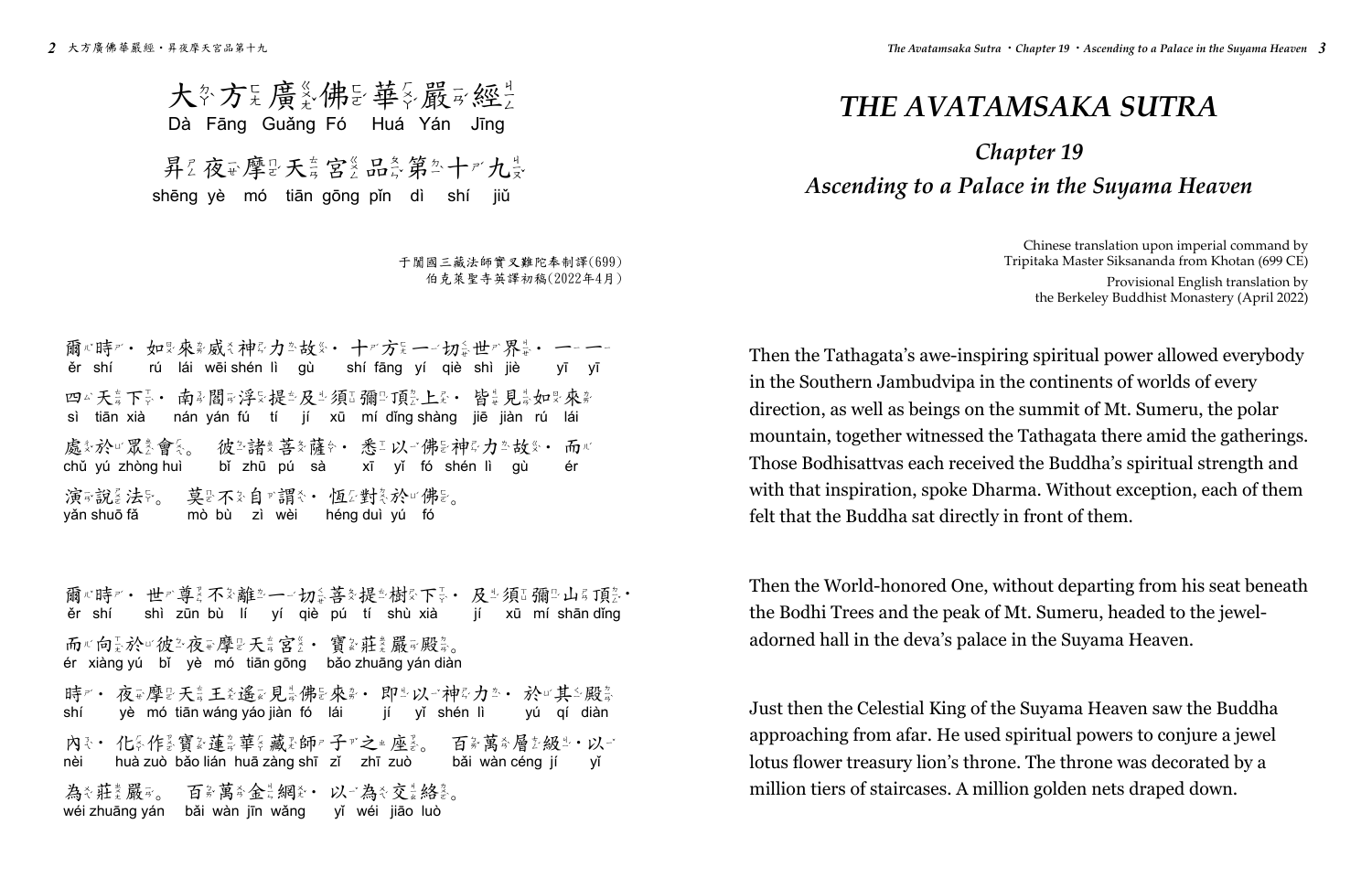bǎi wàn huā zhàng bǎi wàn mán zhàng bǎi wàn xiāng zhàng bǎi wàn bǎo zhàng mí fù qí shàng huā gài mán gài xiāng gài bǎo gài gè yì bǎi wàn zhōu huí bù liè bǎi wàn guāng míng ér wéi zhào yào bǎi wàn yè mó tiān wáng gōng jìng dǐng lǐ bǎi wàn fàn wáng yǒng yuè huān xǐ bǎi wàn pú sà chēng yáng zàn tàn bǎi wàn tiān yuè gè zòu bǎi wàn zhǒng fǎ yīn xiāng xù bú duàn bǎi wàn zhǒng huā yún bǎi wàn zhǒng mán yún bǎi wàn zhǒng zhuāng yán jù yún bǎi wàn zhǒng yī yún zhōu zā mí fù bǎi wàn zhǒng mó ní yún quāng míng zhào yào cóng bǎi wàn zhǒng shàn gēn suǒ shēng bǎi wàn zhū fó zhī suǒ hù chí bǎi wàn zhǒng fú dé zhī suǒ zēng zhǎng bǎi wàn zhǒng shēn xīn bǎi wàn zhǒng shì yuàn zhī suǒ yán jìng bǎi wàn zhǒng hèng zhī suǒ shēng qǐ bǎi wàn zhǒng fǎ zhī suǒ jiàn lì bǎi wàn zhǒng shén tōng zhī suǒ biàn xiàn 百多萬多華多帳ま・ 百多萬多鬘具帳ま・ 百多萬多香 張ま・ 百多萬多寶多帳ま・ 彌里覆兵其至上是。 華《蓋》· 鬘以蓋》· 香义蓋》· 賓公蓋》· 各》亦一百》萬》· 周步迴《布》 列音。百名萬分光集明是而心為多照要耀音。 百多萬多夜至摩是天音王多敬是敬之頂之禮。 百多萬多梵馬王多踊出躍呈歡多 喜小· 百多萬多菩多薩令稱之揚天讚歌夢。 百多萬多天意樂學· 各參奏要百多 萬多種整法長音三· 相是續正不多斷象。 百多萬多種を華多雲。 百多萬多種を聲。 百多萬多種を莊業嚴可具出雲以・ 百多萬多種老夜-雲以· 周貴匝?彌巴覆足。 百多萬多種整摩思尼亞雲以· 光變 明是照紫耀家。 從多百象萬多種参善紀,所多護多種。 百象萬多諸集佛是之业所多護多持行。 百多萬多種差福受德多之。所多增之長對。 百多萬多種整深引心第十 百多萬多 種类誓户願与之业所多些尸願与足业所参生之之业 萬分種老種老種之一所多變多現意。

héng chū bǎi wàn zhǒng yán yīn xiǎn shì zhū fǎ 恆公出《百象萬多種》言言音;• 顯景示『諸》法を。 It was covered by a million flower banners, a million garland banners, a million perfumed banners, and a million jewel banners.

Flower canopies, garland canopies, incense canopies and jewel canopies, each numbering in the millions trailed down on every side. Millions of lights illuminated and sparkled.

Millions of celestial kings from the Suyama Heavens bowed in reverence. Millions of celestial kings from the Brahma Heavens jumped for joy. Millions of Bodhisattvas sang hymns of praise. Millions of melodies of Dharma music played in ceaseless harmony.

Millions of flower clouds, millions of garland clouds, millions of multifaceted ornament clouds, millions of garment clouds, covered it to every side. The brilliant radiance of millions of mani clouds shone forth.

This throne was born of millions of wholesome qualities, supported and sustained by millions of Buddhas, and augmented by millions of varieties of blessings and virtues. It was made splendid by millions of profound resolves and millions of vows.

It arose from millions of practices. It was established by millions of dharmas. It appeared from millions of kinds of psychic powers. The throne constantly emitted millions of voices proclaiming the Dharma.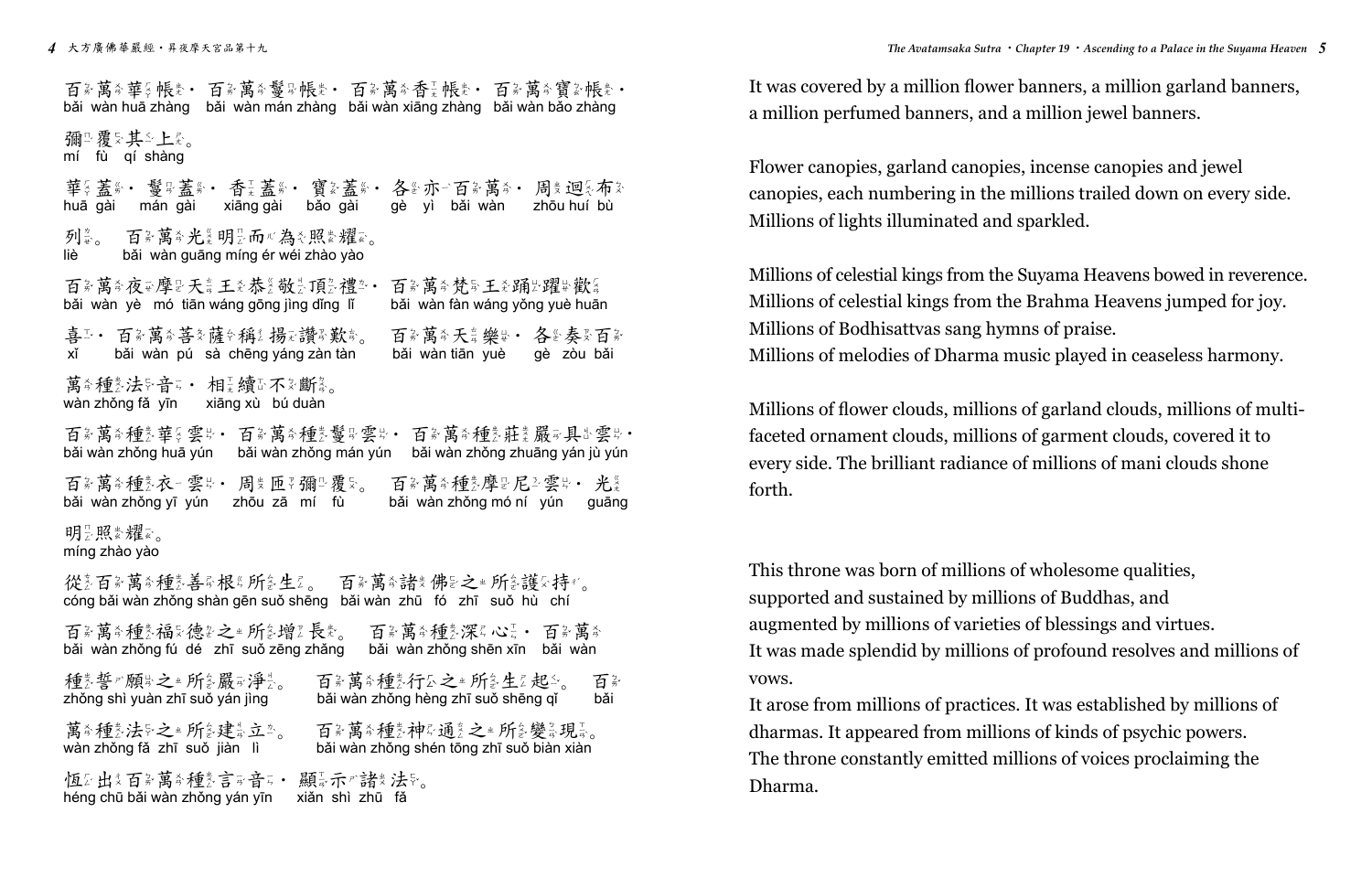shí bǐ tiān wáng fū zhì zuò yǐ xiàng fó shì zūn qū gōng hé zhǎng gōng jìng zūn zhòng ér bó fó yán 時已。彼之天意王後數只置些座影已一。 向某佛是世之尊是曲名躬是合是掌要。 恭 敬志尊孝重 · 而心白之佛是言可: 善尽來知世户尊是! 善尽來說逝户! 善尽來知如果來說 應心 正当

děng jué wéi yuàn āi mǐn chǔ cǐ gōng diàn 等公覺出。唯《願以哀》愍品· 處如此が宮登殿為。

shí fó shòu qǐng jí shēng bǎo diàn yí qiè shí fāng xī yì rú shì ěr shí tiān wáng jí zì yì niàn guò qù fó suǒ suǒ zhòng shàn gēn chéng fó shén lì ér shuō sòng yán 時『・佛》受豕請氵・即⇒昇⒉寶&殿多。 一一切音十户方:・ 悉Ⅱ亦一如果 是『。 爾心時『・天言王治即と自『憶一念』・過答去公佛を所多・所多種を 善尽根。 承到佛是神尽力之 · 而心說是頌多言可:

míng chēng rú lái wén shí fāng zhū jí xiáng zhōng zuì wú shàng bǐ céng rù cǐ mó ní diàn shì gù cǐ chù zuì jí xiáng 名是稱《如果來新聞》十六方法 諸夫吉是祥是中美最美無不上是 彼之曾之入县此户屋之殿。 是户故处此之處多最多吉当样意。

bǎo wáng rú lái shì jiān dēng zhū jí xiáng zhōng zuì wú shàng bǐ céng rù cǐ qīng jìng diàn shì gù cǐ chù zuì jí xiáng 實公王治如果來為世內間是燈之 諸夫吉是祥是中美最美無不上是 彼之曾之入县北清清,殿。 是《故》此》處《最《吉兰祥》。

shàn lái shì zūn shàn lái shàn shì shàn lái rú lái yìng zhèng

Having arrayed the seat, the celestial king then bowed in respect to the World-honored One and placed his palms together. With profound respect and reverence, he said to the Buddha, "Welcome, World- honored One. Welcome, Sugata! Welcome Tathagata, who is Worthy of Offerings and who has gained Right Enlightenment. We humbly wish that you will favor us and abide here in our palace."

Then the Buddha accepted their invitation and ascended to the jewel palace, while everywhere in all directions the same events transpired.

The celestial king recalled the wholesome qualities he had fostered with past Buddhas, received the Buddha's awe-inspiring strength and chanted these verses:

The Tathagata Renown, famous throughout the Ten **Directions** Supreme among what is auspicious Has stayed in this mani palace; Therefore this place is most auspicious.

The Tathagata Jewel King, lamp of the world, Supreme among what is auspicious Has been in this pure palace; Therefore this place is most auspicious.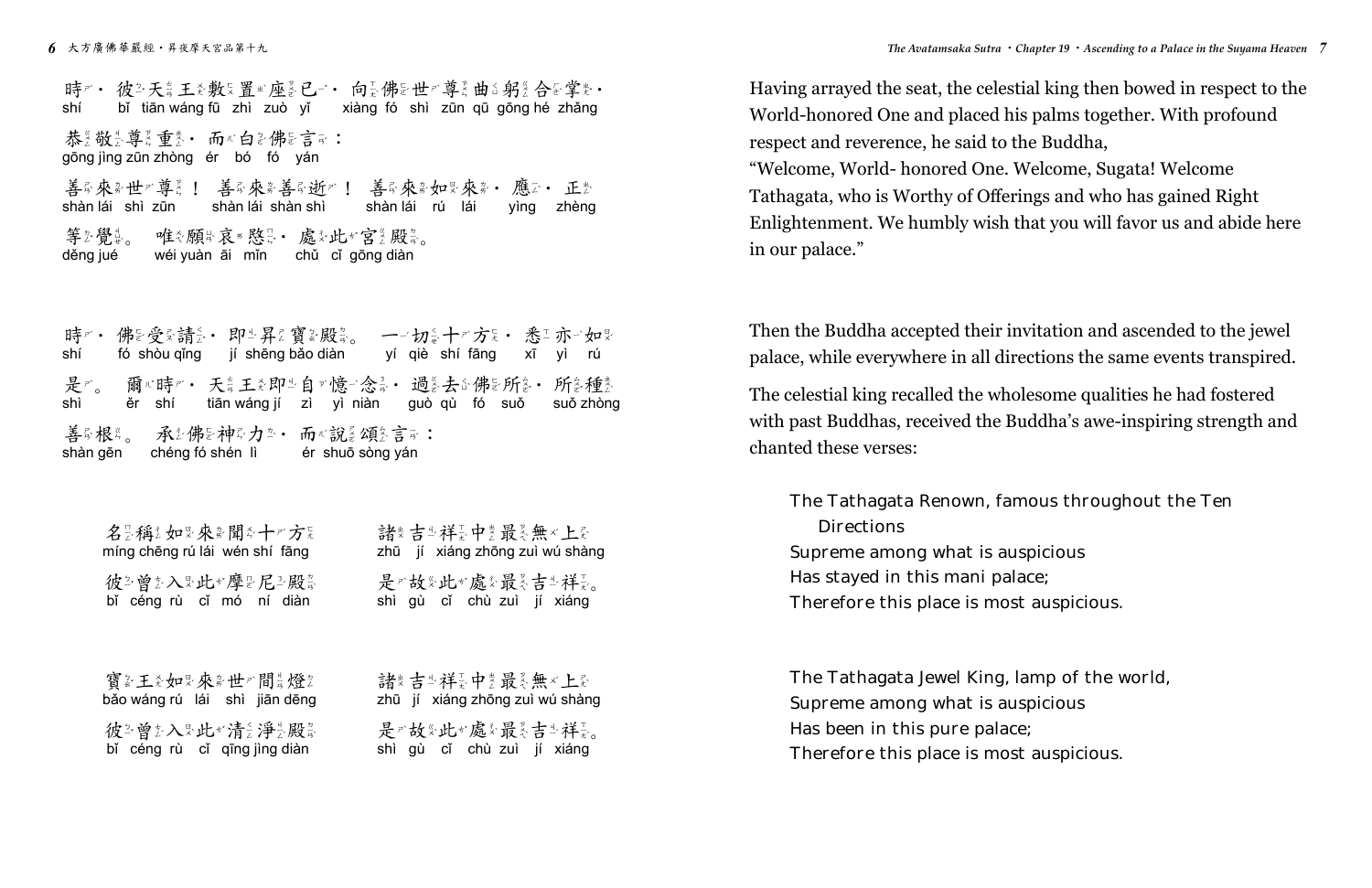| 喜工目只如果來多見芸無メ礙が                                                                                       | 諸类吉当祥是中美最美無×上委                  |
|------------------------------------------------------------------------------------------------------|---------------------------------|
| xǐ mù rú lái jiàn wú ài                                                                              | zhū jí xiáng zhōng zuì wú shàng |
| 彼 ? 曾 2 入 5 此 * 莊 * 嚴 # 殿 *     是 # 故 \$ 此 * 處 \$ 最 * 春 * 吉 * 祥 # 。<br>bǐ céng rù cǐ zhuāng yán diàn | shì gù cỉ chù zuì jí xiáng      |
| 然影燈2如要來象照要世內間尝                                                                                       | 諸类吉些祥是中美最美無×上奏                  |
| rán dēng rú lái zhào shì jiān                                                                        | zhū jí xiáng zhōng zuì wú shàng |
| 彼之曾之入是此岁殊又勝公殿意                                                                                       | 是户故》此#處 《最 》吉 "祥"。              |
| bǐ céng rù cǐ shū shèng diàn                                                                         | shì gù cỉ chù zuì jí xiáng      |
| 饒塁益一如要來勢利至世內間當                                                                                       | 諸ﷺ 吉些祥妻中类最类無*上奏                 |
| ráo yì rú lái lì shì jiān                                                                            | zhū jí xiáng zhōng zuì wú shàng |
| 彼 2 曾 2 入 5 此 + 無 × 垢 \$ 殿 第一                                                                        | 是↗故≶此ャ處≶最₹吉±祥₹。                 |
| bǐ céng rù cǐ wú gòu diàn                                                                            | shì gù cỉ chù zuì jí xiáng      |
| 善 影望如果來 <i>無 ×</i> 有 <del>x</del> 師 ァ                                                                | 諸线吉当祥是中美最系無×上委                  |
| shàn jué rú lái wú yǒu shī                                                                           | zhū jí xiáng zhōng zuì wú shàng |
| 彼之曾艺入县此步寶公香是殿套                                                                                       | 是户故》此为處多最具吉当祥要。                 |
| bǐ céng rù cǐ bǎo xiāng diàn                                                                         | shì gù cỉ chù zuì jí xiáng      |
| 勝公天意如果來象世內中美燈2                                                                                       | 諸线吉当祥是中美最系無×上委                  |
| shèng tiān rú lái shì zhōng dēng                                                                     | zhū jí xiáng zhōng zuì wú shàng |
| 彼立曾艺入县此步妙景香素殿景                                                                                       | 是户故》此#處 最 吉 样。                  |
| bǐ céng rù cǐ miào xiāng diàn                                                                        | shì gù cǐ chù zuì jí xiáng      |

The Tathagata Joyful Eye, with unobstructed vision, Supreme among what is auspicious, Has stayed in this adorned palace; Therefore this place is most auspicious.

The Tathagata Lighted Lamp, illuminates the world, Supreme among what is Auspicious, Has stayed in this splendid palace; Therefore this place is most auspicious.

The Tathagata Benefactor, aiding the world, Supreme among what is auspicious, Has stayed in this undefiled palace; Therefore this place is most auspicious.

The Tathagata Skillfully Awakened, who had no teacher, Supreme among what is auspicious, Has stayed in this palace of priceless fragrance; Therefore this place is most auspicious.

The Tathagata Surpassing the Gods, a lamp for the world, Supreme among what is auspicious, Has stayed in this palace of sublime fragrance; Therefore this place is most auspicious.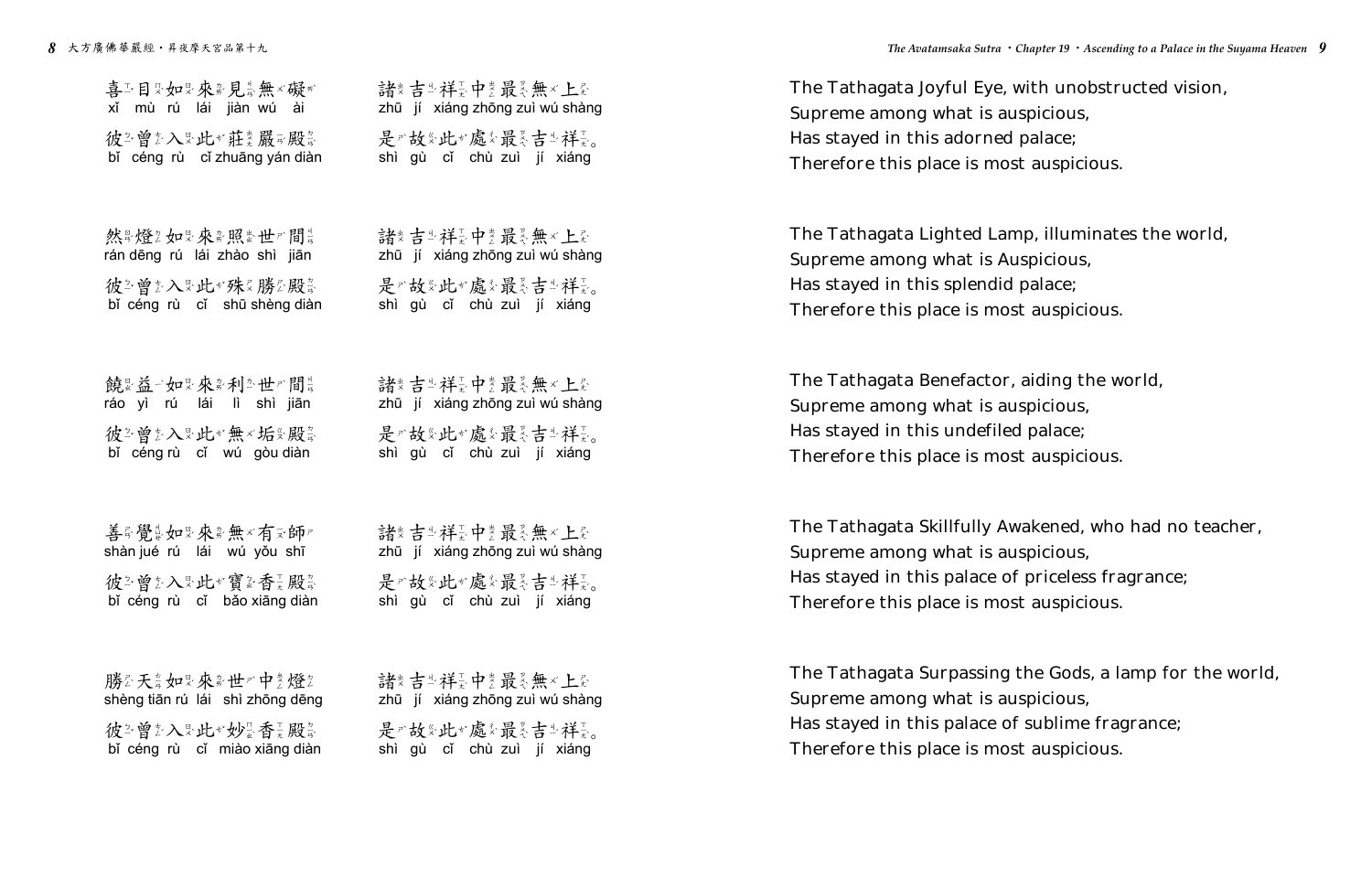| 無 <i>×</i> 去 á 如 ½ 來 <i>%</i> 論 ½ 中 ½ 雄 ½ | 諸类吉芝祥美中类最类無×上委                  |
|-------------------------------------------|---------------------------------|
| wú qù rú lái lùn zhōng xióng              | zhū jí xiáng zhōng zuì wú shàng |
| 彼之曾之入县此岁普多眼习殿赏                            | 是户故》此#處 最 吉 样。                  |
| bǐ céng rù cǐ pǔ yǎn diàn                 | shì gù cỉ chù zuì jí xiáng      |
| 無 × 勝公如要來 * 具 th 眾 * 德 *                  | 諸类吉と祥是中美最炎無×上系                  |
| wú shèng rú lái jù zhòng dé               | zhū jí xiáng zhōng zuì wú shàng |
| 彼之曾之入处此岁善多嚴乏殿务                            | 是户故《此#處》最《吉毕祥》。                 |
| bǐ céng rù cǐ shàn yán diàn               | shì gù cỉ chù zuì jí xiáng      |
| <del>若</del> &行公如&來#利△世e間≒                | 諸类吉芝祥美中姜最萎無×上委                  |
| kǔ hèng rú lái lì shì jiān                | zhū jí xiáng zhōng zuì wú shàng |
|                                           |                                 |

bǐ céng rù cǐ pǔ yán diàn shì gù cǐ chù zuì jí xiáng 彼平曾之入县北半番多嚴,殿高、是中故,此,處多最是吉平祥是。

 rú cǐ shì jiè zhōng yè mó tiān wáng chéng fó shén lì yì niàn wǎng xí zhū fó gōng dé chēng yáng zàn tàn shí fāng shì jiè yè mó tiān wáng xī yì rú shì tàn fó gōng dé ěr shí shì zūn rù mó ní zhuāng yán diàn yú bǎo lián huā zàng shī zǐ zuò shàng jié jiā fū zuò cǐ diàn hū rán guǎng bó kuān róng rú qí tiān zhòng zhū suǒ zhù chù shí fāng shì jiè xī yì rú shì 如果此於世內界是中之不摩是王子· 承之佛是神母力之· 憶一念為往至 昔正諸失佛是独多·稱《揚天讚為歎》。 十二方是世之界是夜至摩是天意 王治·悉王亦一如是是户·歎事佛是功差德多。 爾心時之·世之尊之人要學尼之莊之嚴之殿之。於以實公蓮之華名藏是師之子。 座 上公· 結果助學 趺 坐 。 此 物 聚 宗 忽 《 然 界 廣 条 博 》 寬 落 累 。 如 哭 其 シ 天意眾巻諸歩所多住歩處》・ 十户方是世户界是· 悉ェ亦一如旻是户。

The Tathagata Never Departing, heroic in discourse, Supreme among what is auspicious, Has stayed in this palace of all-encompassing vision; Therefore this place is most auspicious.

The Tathagata Unsurpassed, replete with every virtue, Supreme among what is auspicious, Has stayed in this palace of wholesome adornments; Therefore this place is most auspicious.

The Tathagata Ascetic, benefiting the world, Supreme among what is auspicious, Has stayed in this palace of encompassing adornments; Therefore this place is most auspicious.

And just as in this world, the Suyama Heaven's celestial king received the Buddha's spiritual strength and, after recalling past Buddhas' merit and virtue, sang hymns in their praise, so did celestial kings of the Suyama Heavens in each world of ten directions. They all praised the Buddha's merit and virtue.

Then the World-honored One entered the Mani-adorned palace and upon the flower treasury lion's throne, sat with his legs in full lotus posture. Suddenly the palace expanded vastly, wider and deeper. And just as this happened in the abodes of the multitude of devas, so too did it happen just the same in deva palaces in worlds of the ten directions.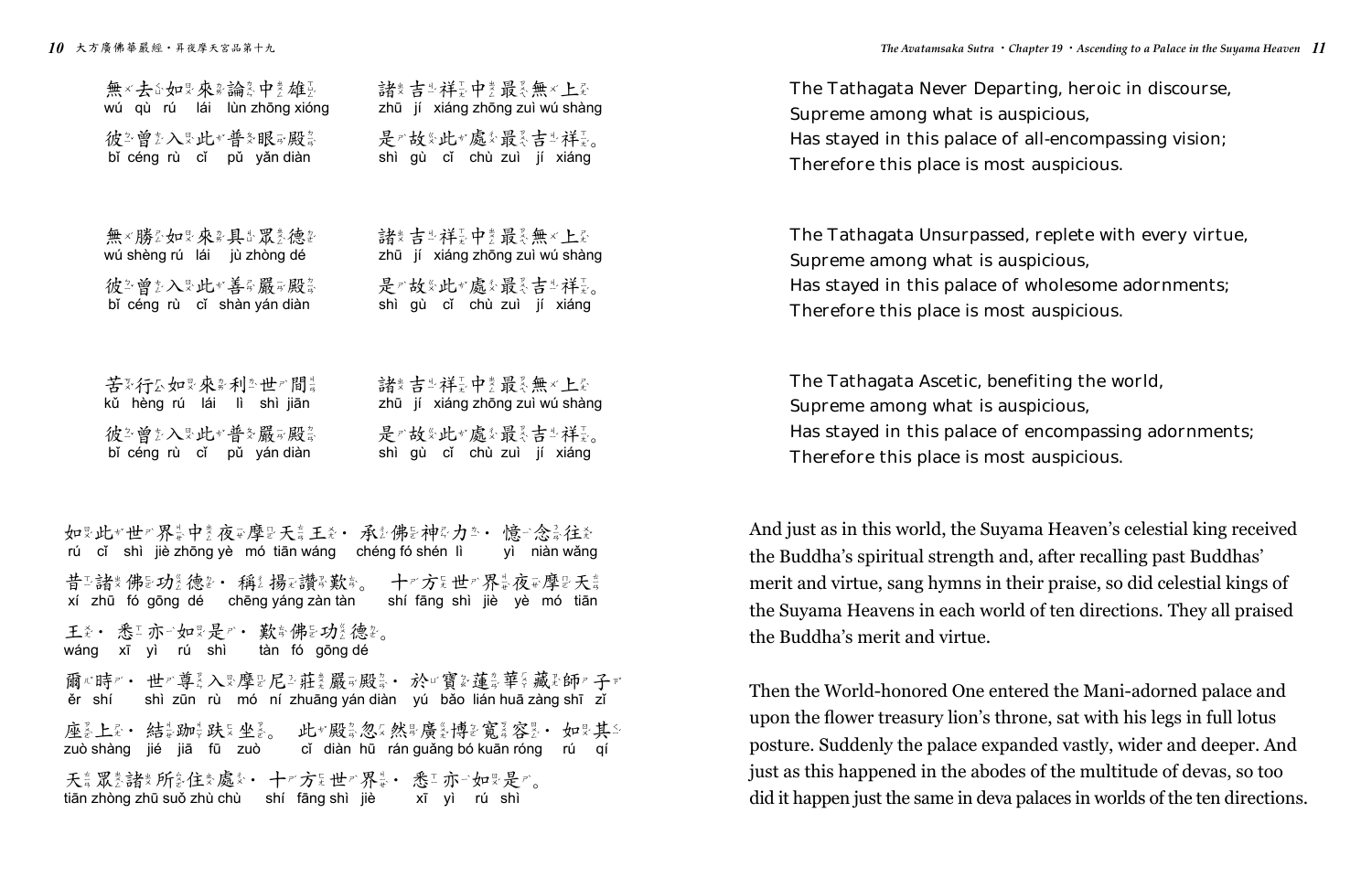yè mó gōng zhōng jì zàn pǐn dì èr shí 夜天摩罗中之偈大讚天品之第二二八十六

 ěr shí fó shén lì gù shí fāng gè yǒu yī dà pú sà yī yī gè yǔ fó chà wéi chén shù pú sà jù cóng shí wàn fó chà wéi chén shù guó dù wài zhū shì jiè zhōng ér lái jí huì qí míng yuē gōng dé lín pú sà huì lín pú sà shèng lín pú sà wú wèi lín pú sà cán kuì lín pú sà jīng jìn lín pú sà lín pú sà hèng lín pú sà jué lín pú sà zhì lín pú sà 爾心時之·佛是神母力之故》· 十之方是各些有文一一大名菩多薩令· 一一一一 各些與心・佛是剎を燈を要及善き薩や俱出。 從差十戶萬を佛是剎を微を 塵多數多國多土多外系• 諸步世が界ま中を・而必來多集を會系。 其≦名½曰₩:功½德&林∻菩灸薩φ・ 慧系林☆菩灸薩φ・ 勝丞林☆菩灸薩φ・ 無\*畏き林菩菩多薩�・ 慚を愧ゑ林菩菩多薩�・ 精芸進芸林菩菩多薩�・ 力を 林豪菩多薩令・覺と林豪菩多薩令・智些林豪菩多薩令。

 cǐ zhū pú sà suǒ cóng lái guó suǒ wèi qīn huì shì jiè chuáng huì shì jiè bǎo huì shì jiè shèng huì shì jiè dēng huì shì jiè jīn gāng huì shì jiè ān lè huì shì jiè rì huì shì jiè jìng huì shì jiè fàn huì shì jiè 此が諸き菩薩令· 所診從多來多國影· 所診謂や: 親美慧冬世の界書· 幢髪 慧系世『界史・寶多慧系世』『勝公慧系世『界史・燈2慧系世『界史・ 金岩剛災慧系世が界ま・日が慧系世が界ます。 淨芸慧系 世产界是· 梵長慧系世产界是。

 cǐ zhū pú sà gè yú fó suǒ jìng xiū fàn hèng suǒ wèi 此ず諸き菩薩令• 各學於可佛是所多• 淨芸修美梵每行公。 所多謂令:

## *Chapter 20 Verses in Praise Amid a Palace in the Suyama Heaven*

Just then, with the aid of the Buddha's spiritual strength, a distinguished Bodhisattva appeared from each of the ten directions, together with Bodhisattvas in number like particles of dust in a Buddha land. From worlds countries beyond one hundred thousand Buddha lands, they arrived and assembled together.

Their names were: Bodhisattva Forest of Merit and Virtue, Bodhisattva Forest of Wisdom, Bodhisattva Forest of Victory, Bodhisattva Forest of Courage, Bodhisattva Forest of Remorse, Bodhisattva Forest of Vigor, Bodhisattva Forest of Strength, Bodhisattva Forest of Practices, Bodhisattva Forest of Awakening, Bodhisattva Forest of Knowledge.

All of these Bodhisattvas and the worlds they came from, namely: World Personal Wisdom, World Banner Wisdom, World Jewel Wisdom, World Victorious Wisdom, World Lamp Wisdom, World Vajra Wisdom, World Peaceful, Joyful Wisdom, World Solar Wisdom, World Purified Wisdom, World Immaculate Wisdom.

Each one of these Bodhisattvas had practiced Immaculate practices purely in those worlds, in the presence of their respective Buddhas, namely: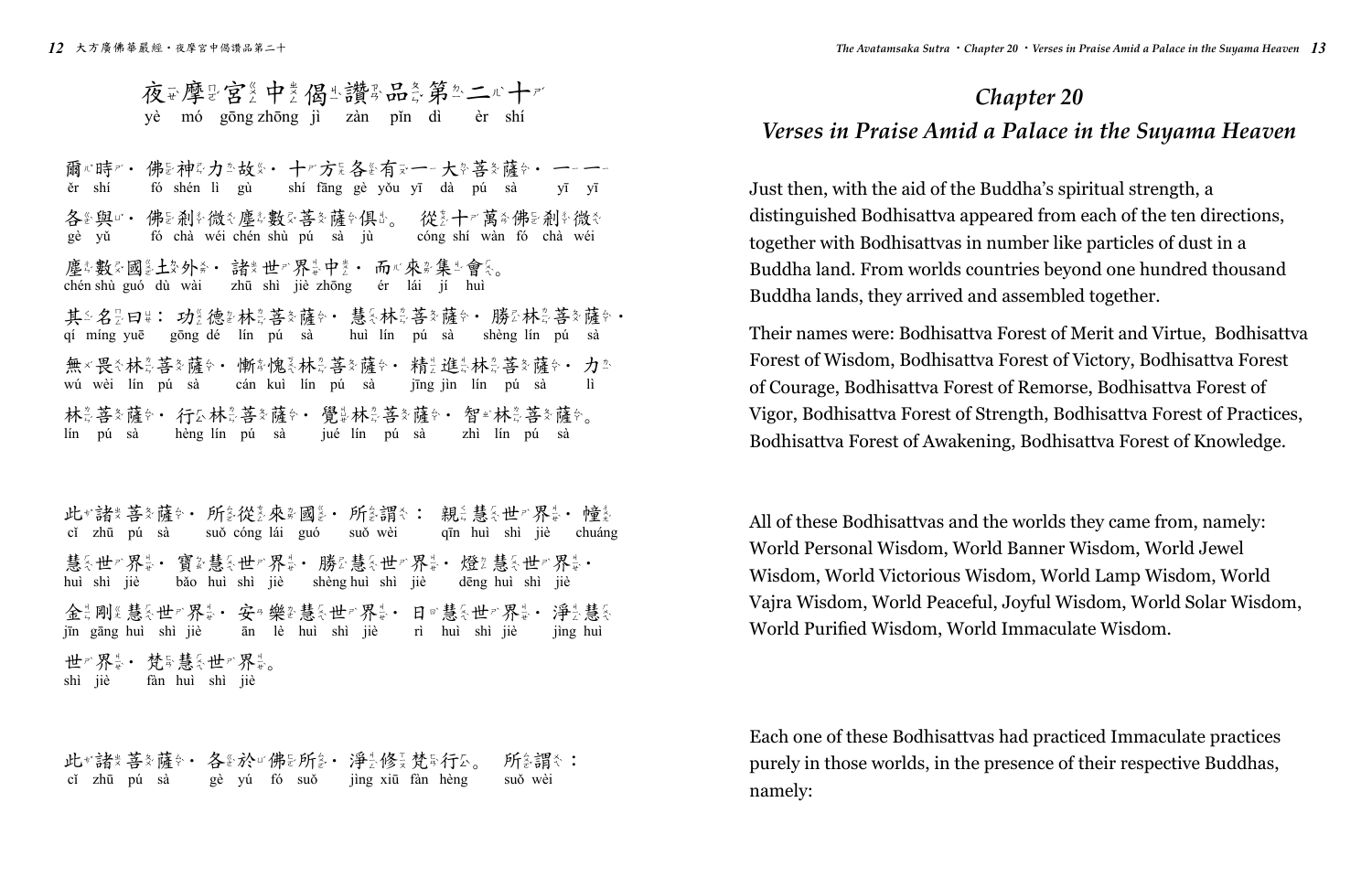cháng zhù yǎn fó wú shèng yǎn fó wú zhù yǎn fó bú dòng yǎn fó tiān yǎn fó jiě tuō yǎn fó shěn dì yǎn fó míng xiàng yǎn fó zuì shàng yǎn fó gàn qīng yǎn fó shì zhū pú sà zhì fó suǒ yǐ dǐng lǐ fó zú suí suǒ lái fāng gè huà zuò mó ní zàng shī zǐ zhī zuò yú qí zuò shàng jié jiā fū zuò rú cǐ shì jiè zhōng yè mó tiān shàng pú sà lái jí yí qiè shì jiè xī yì rú shì qí zhū pú sà shì jiè rú lái suǒ yǒu míng hào xī děng wú bié 常 华住 数眼 承佛 " 無 x 勝公眼 或佛 是 · 無 x 住 数眼 或佛 是 · 不 这動 多眼 或佛 是 · 天意眼可佛》· 解是脫意眼可佛》· 審察諦然眼可佛》· 明是相是眼可佛是· 最美上天眼可佛。 紺多青之眼可佛。。 是戸諸き菩灸薩�・ 至些佛旨所氢巳亡・ 頂急禮迦佛旨足灵。 隨念所氢來衆方足・ 各&化豕作暴摩是尼斗藏杂師? 子以之业座暴· 於山其子座暴上來· 結輩跏韋趺足 坐影。 如果此尤世户界是中学• 夜天摩思天真上杂• 菩多薩令來象集出。 —— 切ま世が界ま・ 悉エ亦・如要是か。 其を諸き菩多薩や・ 世が界ま・ 如要來多・ 所多有文名是號公·悉工等を無×別是。

 ěr shí shì zūn cóng liǎng zú shàng fàng bǎi qiān yì miào sè guāng míng pǔ zhào shí fāng yí qiè shì jiè yè mó gōng zhōng fó jí dà zhòng mí bù jiē xiàn 爾心時之·世之尊美從多兩是足之上是·放足百多千美億一妙是色含光美明是· 普多照娄十户方是一一切妥世户界甚。 夜田摩吕宫芝中姜• 佛吕及毕大冬眾娄• 靡是不多皆是現意。

 ěr shí gōng dé lín pú sà chéng fó wēi lì pǔ guān shí fāng ér shuō sòng yán 爾心時ア゙・ 功½德ミ>林ミ゙菩&薩☆・ 承½佛&威ミカミ・ 普&觀ミ゚十ァ´方ミ・ 而心說 颂绘言字:

Buddha Eyes that Constantly Abide, Buddha Eyes that are Unsurpassed, Buddha Eyes that Do Not Rest, Buddha Eyes that do not Move, Buddha Eyes of the Devas, Buddha Eyes of Liberation, Buddha Eyes that Can Detect the Truth, Buddha Eyes of Bright Characteristics, Buddha Eyes that are Unsurpassed, Buddha Eyes that are Navy Blue.

When each of the Bodhisattvas arrived at the Buddha's place and bowed in respect at his feet. According to the directions they came from, each of them made a mani-treasury Lion's Throne and crossing their legs in full lotus, took their seat upon it.

And just as it was with Bodhisattvas gathering in this world's Suyama Heaven, so, too, did these events transpire in all the many worlds, with their Bodhisattvas, their worlds, their Tathagatas and their names, the same in every way.

Then the Bhagavan released billions of lights of marvelous hues from his two feet. The lights shone everywhere on worlds in Ten Directions, and lit up every Buddha and every one of their gatherings in Suyama Heaven palaces in every world.

Just then the Bodhisattva Forest of Merit and Virtue received the Buddha's awe-inspiring strength, contemplated everywhere in all directions, and chanted the following verses in praise: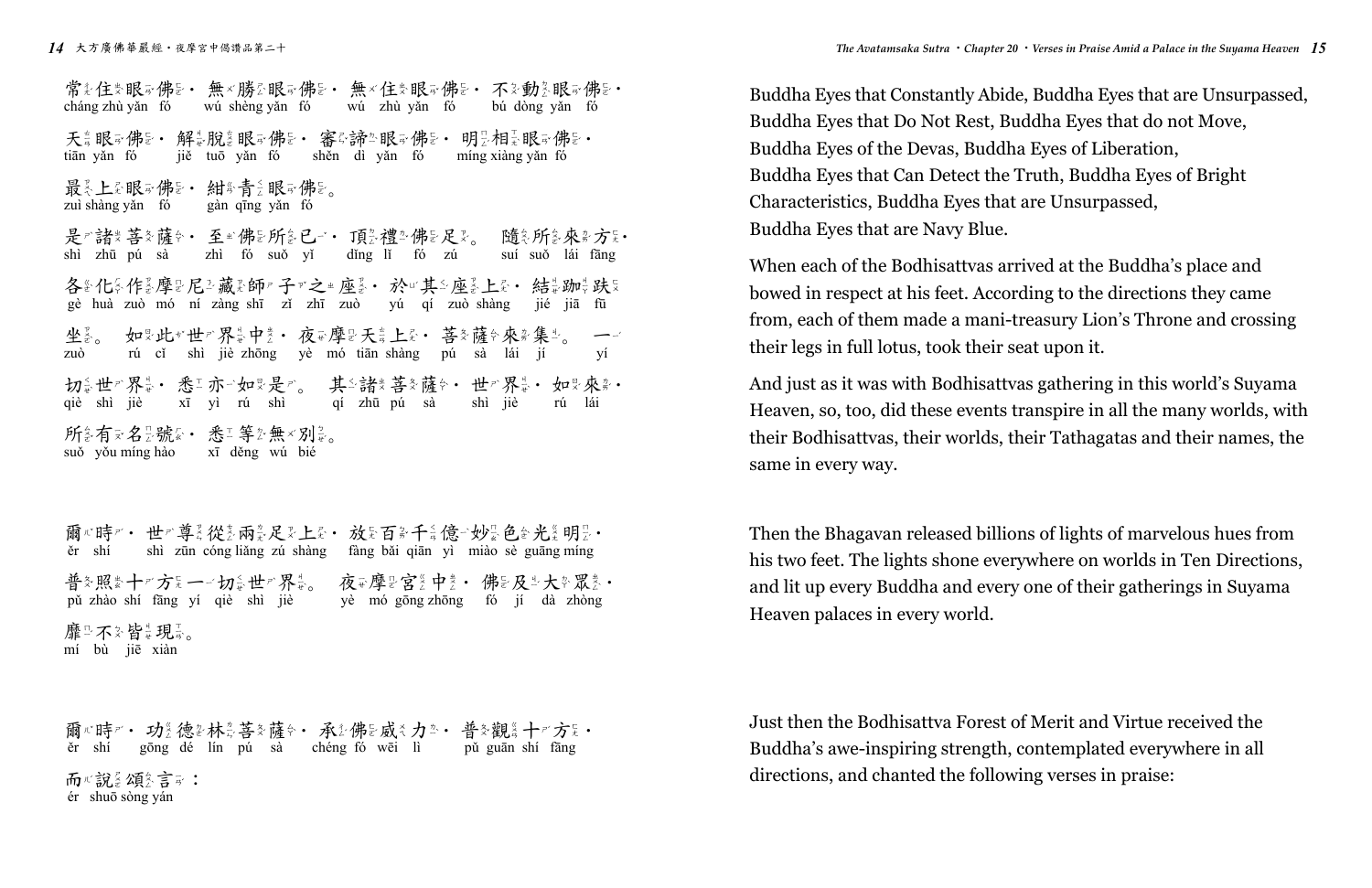undant radiance directions honored by people and devas hing without obstacles!

Suyama's Palace, laces in ten directions, orld!

yama heavens

e can see, very assembly.

gathered there, ith me, ed Dharma.

all come, ut exception, na practices

| 佛是放是大多光美明是                                              | 普多照紫於山十二方是                                                                              | The Buddha sends forth abundant ra                                                                                                             |
|---------------------------------------------------------|-----------------------------------------------------------------------------------------|------------------------------------------------------------------------------------------------------------------------------------------------|
| fó fàng dà guāng míng                                   | pǔ zhào yú shí fāng                                                                     | Shining throughout all ten directions                                                                                                          |
| 悉工見芸天芸人學尊芸                                              | 通芝達&無x障業礙が。                                                                             | So that all can see the one honored b                                                                                                          |
| xī jiàn tiān rén zūn                                    | tōng dá wú zhàng ài                                                                     | How he understands everything with                                                                                                             |
| fó zuò yè mó gōng<br>此が事が甚な奇と特を<br>cǐ shì shèn qí tè    | 佛是坐萎夜玉摩是宫羹 普多遍意十户方是界贵<br>pǔ biàn shí fāng jiè<br>世户間≒所含希□有文。<br>shì jiān suǒ xī yǒu     | The Buddha, seated in the Suyama's<br>Pervades throughout all palaces in te<br>Such a phenomenon as this,<br>Is the rarest thing in any world! |
| 須『夜『摩』天言王爻                                              |                                                                                         | The king of devas in the Suyama hea                                                                                                            |
| xū yè mó tiān wáng                                      | jì zàn shí rú lái                                                                       | Lauds the ten Tathagatas,                                                                                                                      |
| 如果此尤會系所多見是                                              | ——切最處 & 咸 m 爾 n 。                                                                       | Just the way everybody here can see,                                                                                                           |
| rú cǐ huì suǒ jiàn                                      | yí qiè chù xián ěr                                                                      | The same events occur in every asser                                                                                                           |
| bǐ zhū pú sà zhòng<br>十户方是一一切美處系<br>shí fāng yí qiè chù | 彼2.諸要菩多薩令眾类 皆是同茎我爸等 2名是<br>jiē tóng wǒ děng míng<br>演ぶ說《無》上《法》。<br>yăn shuō wú shàng fă | The Bodhisattvas who have gathered<br>All share the same name with me,<br>Throughout all ten directions<br>We proclaim the unsurpassed Dharm   |
| 所多從多諸要世內界業                                              | 名是號公亦一無×別是                                                                              | The worlds from which we all come,                                                                                                             |
| suǒ cóng zhū shì jiè                                    | míng hào yì wú bié                                                                      | Are named the same, without except.                                                                                                            |
|                                                         | 淨☆修美於□梵☆行公。                                                                             | We all cultivate pure Brahma practic                                                                                                           |
| gè yú qí fó suǒ                                         | jìng xiū yú fàn hèng                                                                    | In the presence of Buddhas, all alike.                                                                                                         |